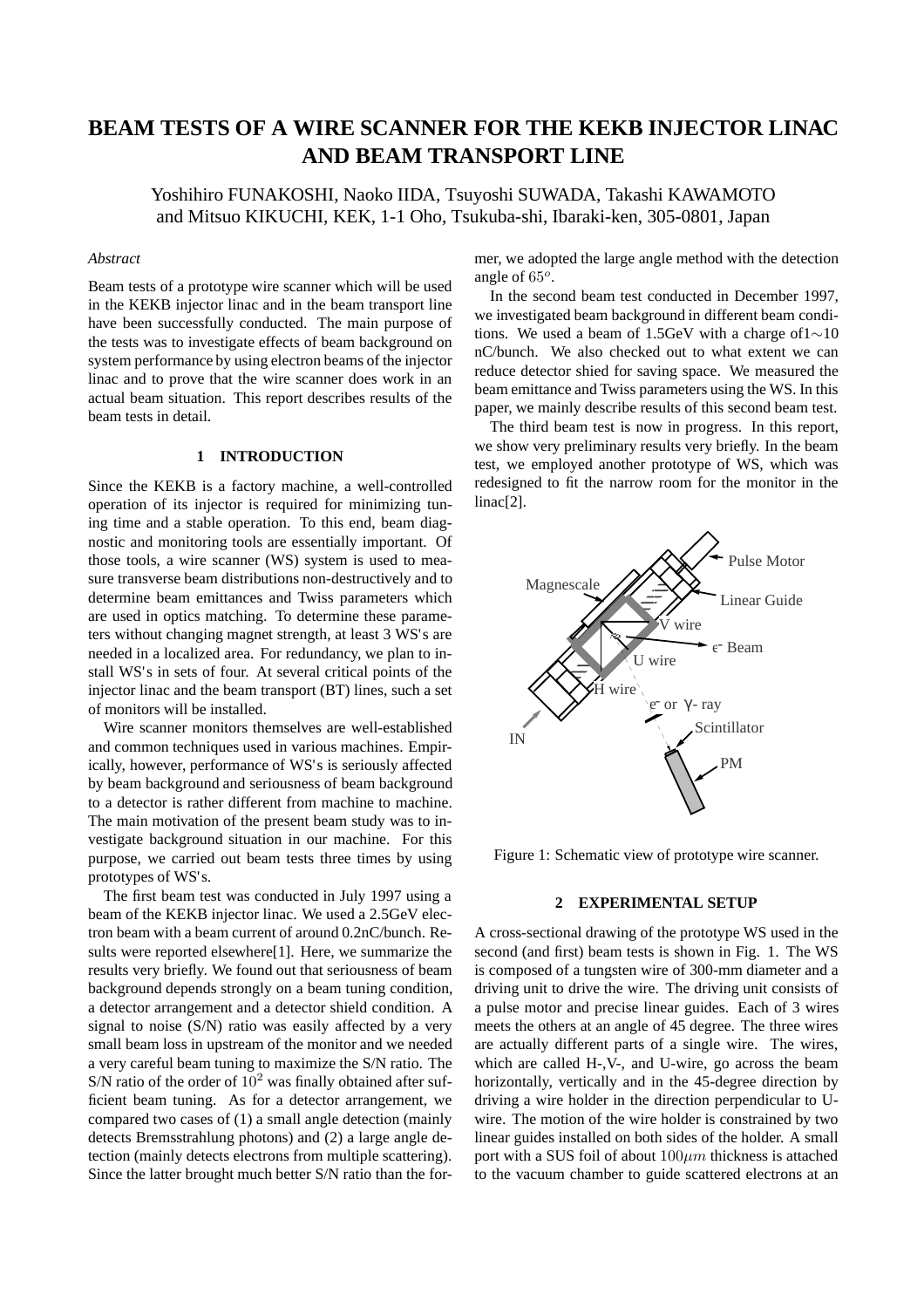angle of  $65^\circ$  with the beam line. Fig. 2 shows a block diagram of the system. The pulse motor is driven with a step resolution of  $1\mu m$  by the motor driver controlled by a pulse-train generator(PTG) at the pulse rate of 512Hz. A tuner controller was used to drive the pulse motor in a bench test. The drive position of the wire is monitored by Magnescale with a resolution of  $1\mu m$ . The driving unit is controlled by a VME/CAMAC system and a host computer through a network. We used a photomultiplier (PM) tube to which a  $40 \times 50 \times 10 mm^3$  plastic scintillator was attached. PM signals were directly fed to a CAMAC-based charge ADC(LeCroy 2249W) through a 15m-long coaxial cable. A beam timing signal was used to gate the ADC. A control software has been developed based on the EPICS system.

A beam test was performed at the end of the B sector of the linac by using electron beams at a pulse repetition rate of 5Hz. An outline of the linac is described in ref.[3]. The beam energy and beam intensity were 1.5 GeV and 0.7∼10 nC/pulse at the WS. An experimental setup is shown in Fig. 3. The detector was placed in the downstream of the WS and at the same level as the beam line. The detector was sufficiently shielded by using about one-hundred lead blocks against beam background. The detector acceptances were about  $1.7 \times 10^{-3}$  sr.

The third beam test is being done at the Arc section of the linac using another type of WS[2].





#### **3 PROCEDURE OF BEAM TEST**

To obtain an optimum value for high voltage (HV) fed to the PM, we compared signal strength in the case that the beam was on the wire with that off the wire with scanning the HV values. We chose the value of -700V for HV which maximized this ratio. Several parameters were tuned by using the beams before the data taking. The wire holder



Figure 3: Schematic view of the setup for the second beam test.

was driven step by step in units of 0.5mm/step. A whole drive length was set to be 80mm. The number of data points for one whole scan was 160 points/scan (one data point was constructed by a 7-pulses average). As a result, the total measuring time was about ten minutes for one whole scan including waiting time at each drive step before the start of the data taking to avoid any wire vibration. Prior to the beam study, we made a beam orbit correction. An orbit distortion was reduced from 0.5 mm in rms to as much as 0.2 mm in rms for both the horizontal and vertical orbits. This correction was effective to get a better S/N ratio. On the other hand, we did not make any beam tuning on optics for better S/N ratio of the WS. This was because we can not always perform such a tuning for the WS in an actual beam operation. To investigate a beam current dependence of the beam background, we tested three different beam currents; 1nC, 7nC and 10nC/bunch with a beam energy of 1.5GeV. To investigate effectiveness of Pb shield, we intentionally removed some Pb blocks and observed changes of beam background.

In the third beam test, we used the new wire scanner with two different bunch currents of 1nC/bunch and 7nC/bunch so far.

#### **4 RESULTS**

In the current dependence measurement in the second beam test, we measured beam profiles with bunch currents of 1nC/bunch, 7nC/bunch and 10nC/bunch. We could measure beam profiles clearly with these current and did not see any significant difference among S/N ratios for these three bunch currents. A typical value of the S/N ratio was around 3/1, although it depended on a beam tuning condition. Fig. 4A shows a typical result for 7nC/bunch. In the figure,the left, middle and right peaks correspond to V-, Uand H-wires, respectively.

Fig. 4 shows a result of a study on effectiveness of Pb shields performed in the second beam test. The bunch current was 7nC/bunch in this measurement. In the study, we intentionally removed some Pb shield. Before removal, a detector (a plastic scintillator and a photomultiplier) was shielded closely with Pb blocks of 20cm in effective thickness on every side except for a path through which signal particles can reach the detector from the wire. We removed